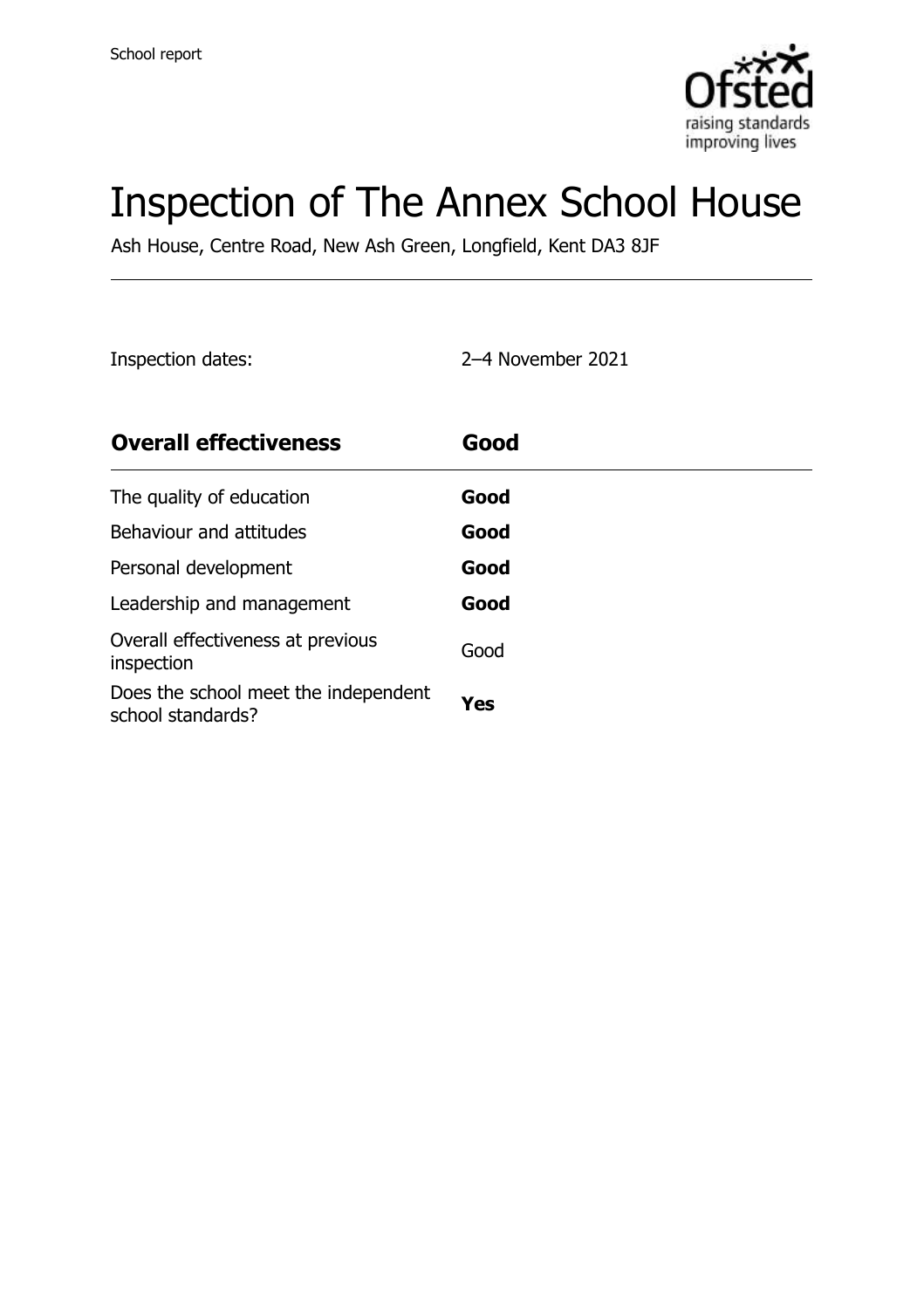

### **What is it like to attend this school?**

Despite a quiet reluctance to admit it, pupils are proud of their school. One reflected, 'We don't always appreciate it as much as we should.' Relationships between pupils and staff are very positive despite the challenges some pupils pose when finding it hard to focus. Pupils appreciate that staff 'notice problems, are honest with you, patient, and respectful of what you say, including when you apologise'.

Pupils acknowledge that behaviour is not perfect here and that their personal relationships are sometimes strained. However, they also feel that problems are addressed fairly and dealt with well by staff, helping to build trust and creating an atmosphere of mutual respect.

Teachers have high aspirations for pupils. They know pupils well. They understand the important balance between developing pupils' self-esteem and emotional wellbeing at the same time as challenging them to realise the potential they have to become successful learners once more.

Pupils particularly enjoy the tea and papers periods that start most days. These sessions include pupils choosing articles to read aloud to the group, followed by discussion and debate. Much learning takes place, as well as tangible advances in pupils' sense of self-esteem and understanding of the world around them.

#### **What does the school do well and what does it need to do better?**

This is a very small school with a unique culture. The current headteacher has been associated with the provision for many years. His work for the proprietor goes well beyond that of leading and managing the school. His dedication and the impact of his leadership are clear to see in all aspects of the 'Annex'. Staff feel respected and supported. Pupils likewise feel respected and supported, because staff take their lead from the headteacher in all they do. The directors know that their planned changes around the role of the headteacher need to be managed well in coming months. This will ensure that the school continues to meet the independent school standards over time, as well as continuing to provide a good quality of education for its pupils.

At the time of this inspection there were no younger pupils attending. Pupils in key stage 3 and 4 who have been here for longer periods of time are settled and focus well on their education. New pupils find the rigours of school and the expectations of staff demanding. Although the induction process is well thought through and implemented, some pupils still struggle. Staff know this and do their best to gain pupils' trust and confidence as quickly as possible. Importantly, they do this without compromising the requirements of the school's policies for behaviour and those that promote the welfare, health and safety of pupils and staff alike.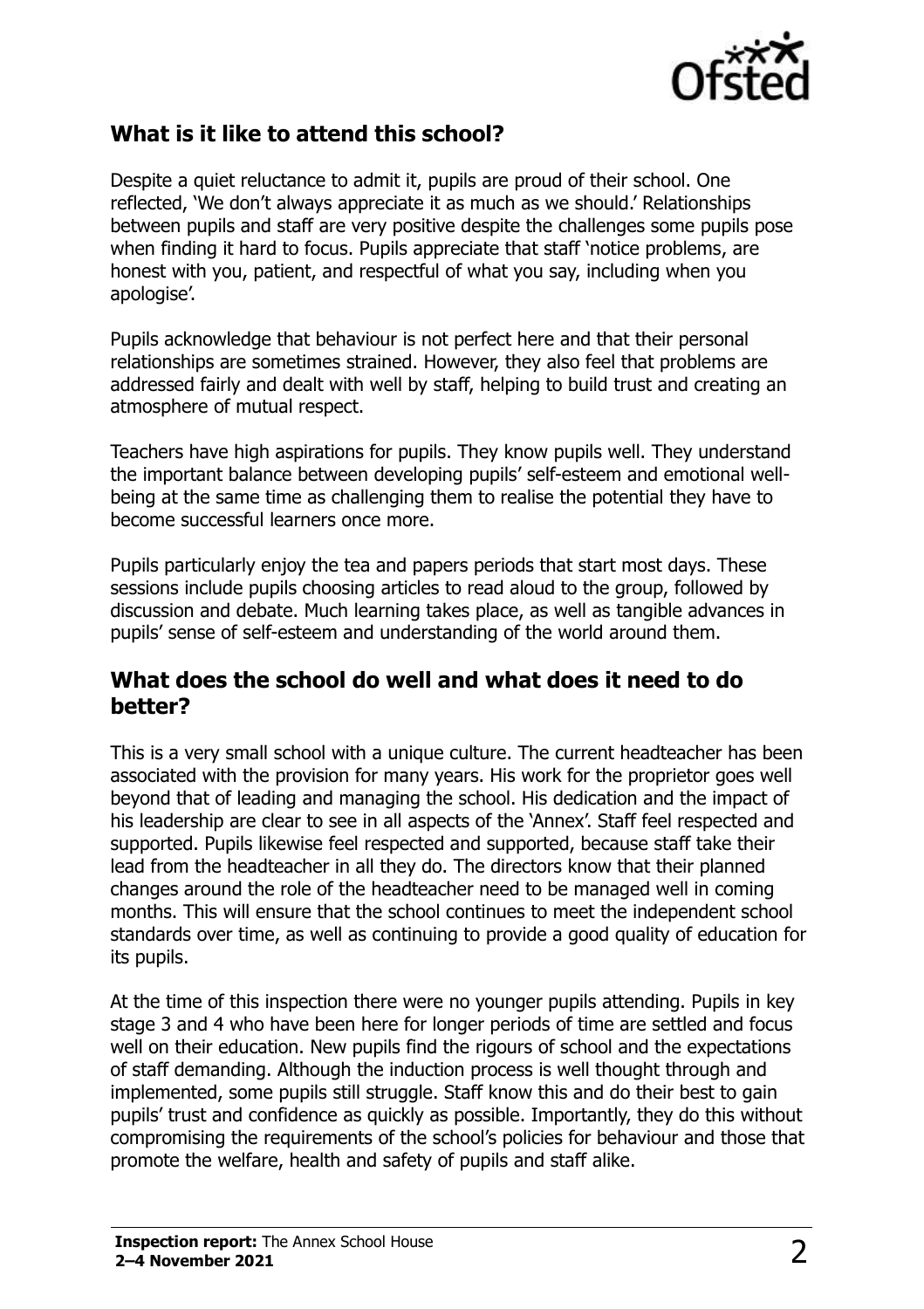

Pupils who attend the school have had disrupted educational experiences prior to joining. Many have been out of education for extended periods of time, leading to major gaps in their knowledge, particularly in English and mathematics. The school's ethos is based squarely on addressing this, as well as supporting pupils' social and emotional needs.

Staff know the imperative is for pupils to re-engage with school and learning so that they eventually gain qualifications that will help them with their next steps in education or employment. The school's curriculum is truly bespoke. Pupils enjoy a range of curriculum subjects including geography and science. Art and music are also popular, as well as sport, including the input of a professional football coach.

Staff are constantly assessing pupils' learning. Lessons are lively, but pupils engage well most of the time. Teachers are good at questioning to confirm pupils' understanding. Pupils also ask lots of questions themselves. Although this might potentially slow the pace of learning, it is also affirmation that they are increasingly engaged in learning and want to know more.

A lot of work, especially in the early stages of a pupil joining the school, is aimed at developing their self-esteem and a sense of self-worth. Staff are skilled at this. They work hard to get the balance right between providing appropriately challenging lessons at the same time as ensuring that pupils experience a degree of success. Because of this, many pupils develop more positive attitudes to school over time and start to catch up across the curriculum.

As this is a special school for pupils with special educational needs and/or disabilities (SEND), staff are particularly attuned to supporting pupils' needs beyond the academic. The special educational needs coordinator (SENCo) is knowledgeable and experienced. Records are maintained well, including the school's own ongoing assessments and plans that help staff identify need and provide appropriate support for pupils in and outside of the classroom.

Pupils enjoy a range of enrichment opportunities, mainly linked to their own interests. These are often facilitated on a one-to-one basis and include activities such as ice skating, horse riding and arts- or sports-based sessions. Pupils also have access to professionals from outside of school who provide therapy, advice and guidance on a very personalised basis. Often, this is aimed at keeping pupils safe at school and in the local community. Appropriate careers advice and work experience opportunities are also built into pupils' personalised timetables. Personal, social and health education (PSHE) has a high profile, as does relationships and sex education, which is supported by focused work on consent, respect and understanding and celebrating diversity.

The proprietor has applied for a material change, which was considered during this standard inspection. This is to increase the maximum number of pupils from five to 15, as well as opening a second 'satellite' site some distance (approximately 30 miles) from the main school site. The proposed satellite site is appropriate for use as an independent school. The proprietor intends to run the satellite site in the same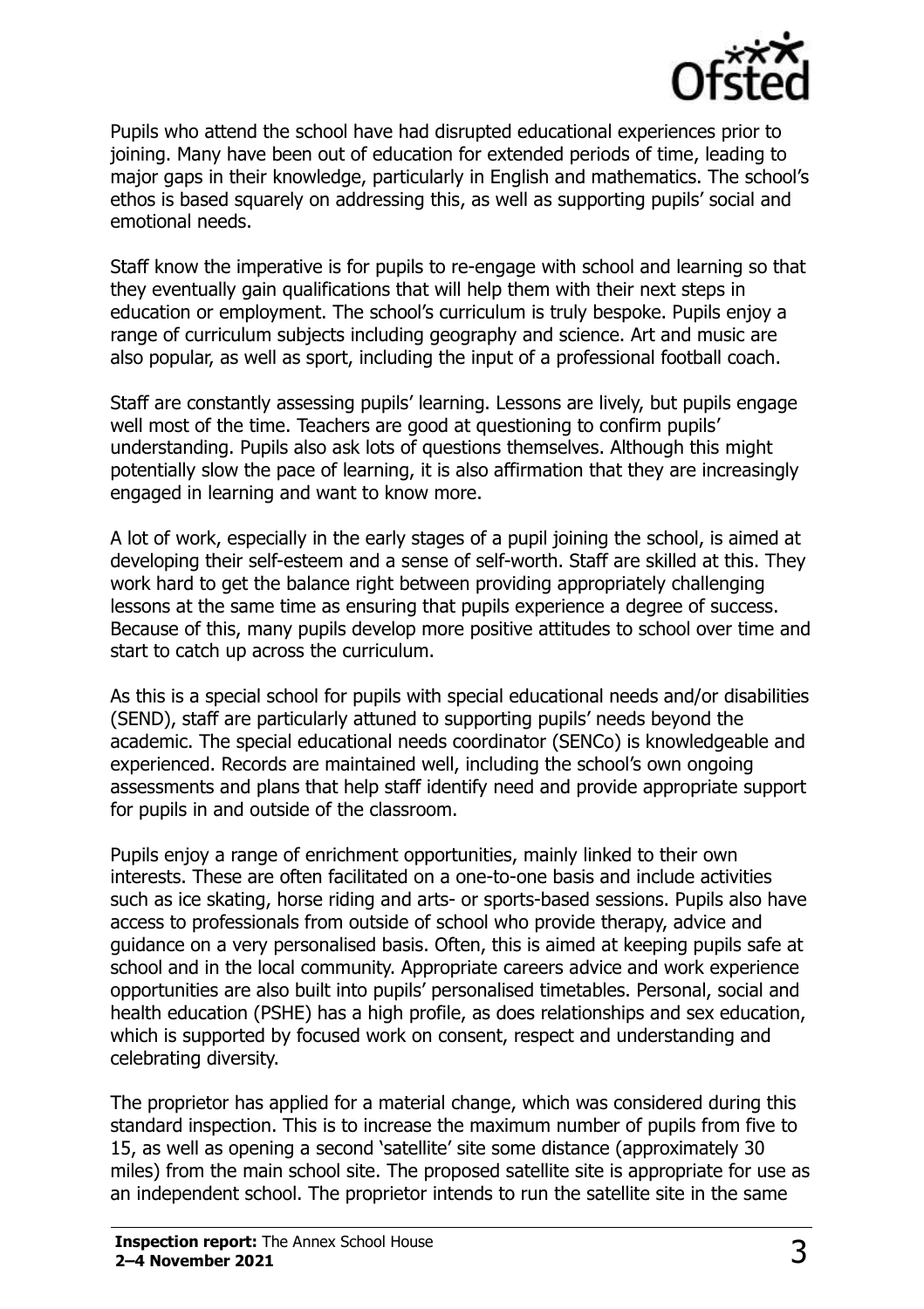

way the current school is run. Therefore, all aspects of the requirements of the independent school standards are likely be met if the proposed changes are approved. However, the proposed maximum number of 15 pupils needs to be amended down to 12 because of the size of the accommodation available. In addition, and assuming the proposal is approved, the maximum number of pupils attending each of the two school sites should be limited to a maximum of six. The current directors and headteacher understand this. However, it is important that this is well understood and accepted in the future, especially in light of the context of the school.

# **Safeguarding**

The arrangements for safeguarding are effective.

The culture to safeguard pupils and to promote the welfare, health and safety of all at the school is strong. Routines are well established yet constantly reviewed and monitored by leaders. Staff are vigilant and well trained. They have confidence in leaders to do the right thing when there are concerns. Communication at all levels is strong. All staff are knowledgeable about the very real issues and potential dangers that pupils face both in and out of school. Work with professionals from outside of school helps ensure that pupils get the support they need and in a timely manner.

## **What does the school need to do to improve?**

# **(Information for the school and the proprietor)**

■ This very small special school is about to undergo key changes in its leadership and management. This includes the appointment of a new headteacher and the restructuring of the headteacher role. Directors have started to make plans for this to happen. However, at the time of the inspection these were not complete, nor was there enough clarity or vision about the role or the responsibilities relating to the new headteacher appointment, or how this will impact on the quality of education the school provides. Leaders now need to act quickly and decisively to establish clear plans for the strategic changes to come. This will help ensure that: leadership and management of the school remains stable; the school continues to deliver a good quality of education to its pupils; that the welfare, health and safety of pupils and staff continue to be protected; the independent school standards continue to be met; and that the school continues to build on its strengths going forward. This is especially important in light of the application for the material change considered as part of this inspection and how this will impact on the school should it be granted.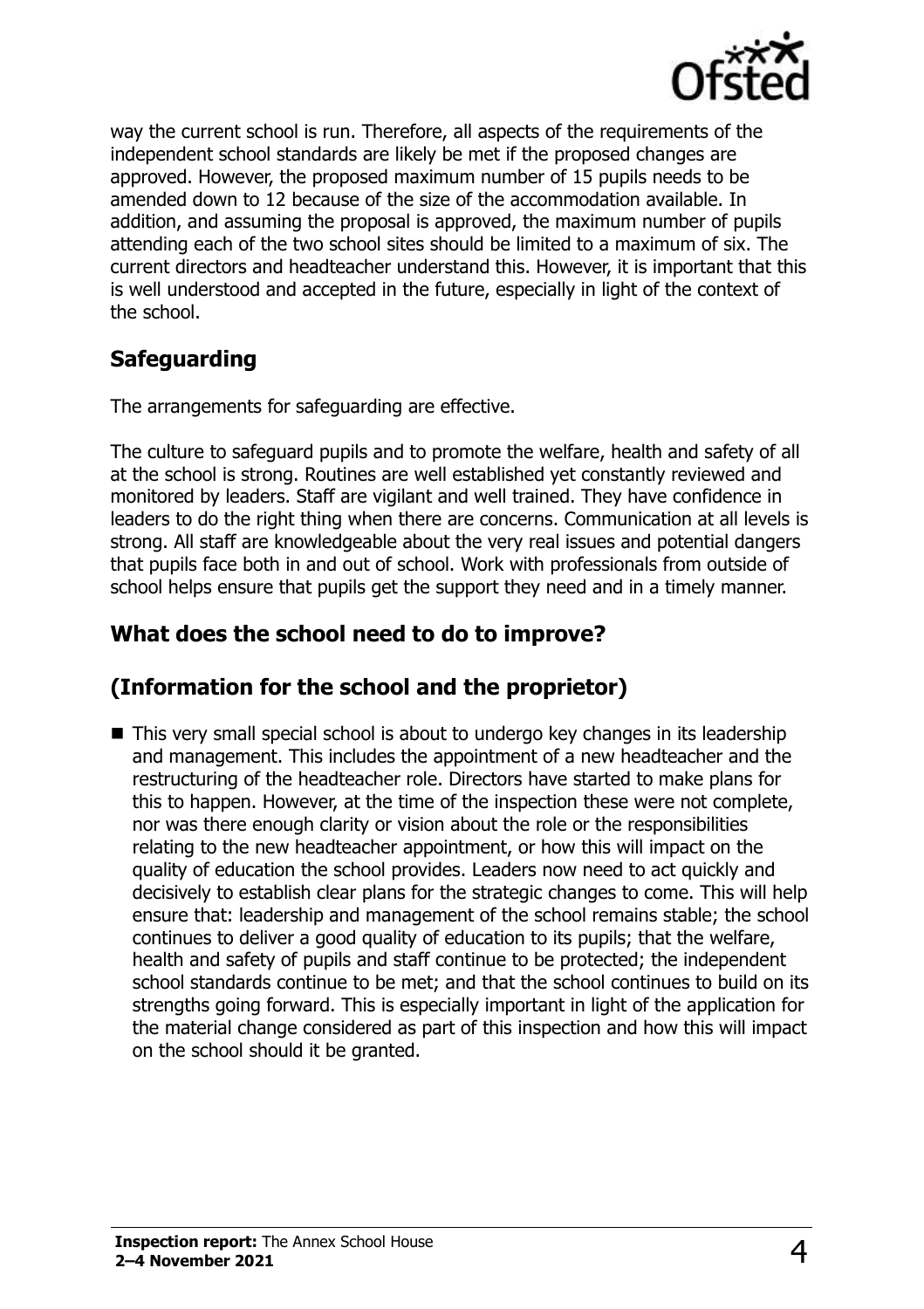

### **How can I feed back my views?**

You can use [Ofsted Parent View](http://parentview.ofsted.gov.uk/) to give Ofsted your opinion on your child's school, or to find out what other parents and carers think. We use information from Ofsted Parent View when deciding which schools to inspect, when to inspect them and as part of their inspection.

The Department for Education has further quidance on how to complain about a school.

If you are the provider and you are not happy with the inspection or the report, you can [complain to Ofsted.](http://www.gov.uk/complain-ofsted-report)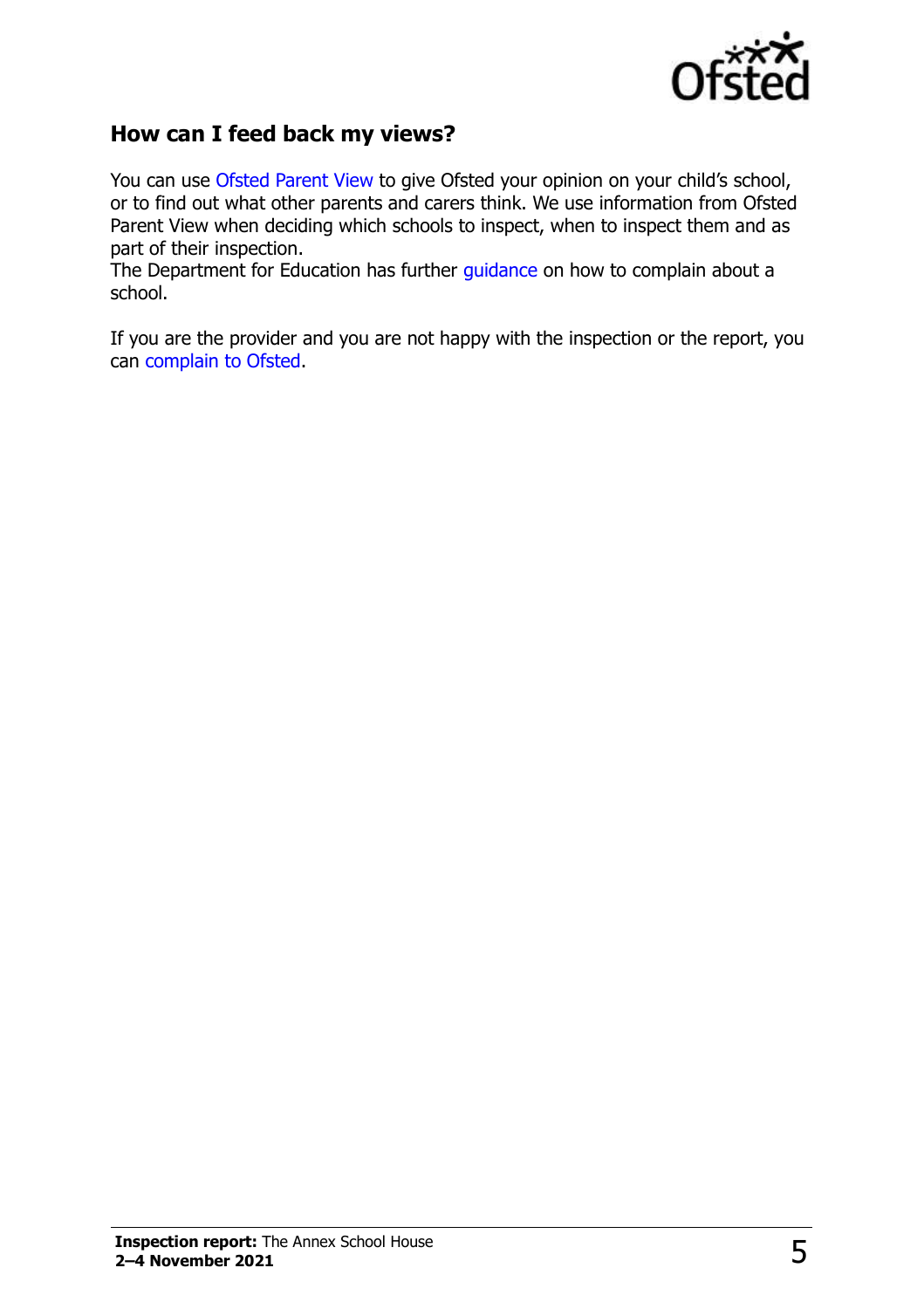

## **School details**

| Unique reference number             | 135198                           |
|-------------------------------------|----------------------------------|
| <b>DfE</b> registration number      | 886/6122                         |
| <b>Local authority</b>              | Kent                             |
| <b>Inspection number</b>            | 10179625                         |
| <b>Type of school</b>               | Other independent special school |
| <b>School category</b>              | Independent school               |
| Age range of pupils                 | 8 to 16                          |
| <b>Gender of pupils</b>             | Mixed                            |
| Number of pupils on the school roll | 6                                |
| <b>Number of part-time pupils</b>   | 0                                |
| <b>Proprietor</b>                   | J and R Care Ltd                 |
| <b>Chair</b>                        | Jane Parish                      |
| <b>Headteacher</b>                  | <b>Brendan Aherne</b>            |
| <b>Annual fees (day pupils)</b>     | £45,000                          |
| <b>Telephone number</b>             | 01322 618 776                    |
|                                     |                                  |
| <b>Website</b>                      | www.theannexschool.co.uk         |
| <b>Email address</b>                | brendan@jandrcareltd.co.uk       |

#### **Information about this school**

- The Annex School House is a special school that is registered for up to five boys and girls aged between eight and 16 years with social, emotional and mental health needs. Most pupils have an education, health and care plan.
- $\blacksquare$  At the time of this inspection the school was operating beyond its registration with one additional pupil being educated at the second satellite site related to the material change request which was considered as part of this standard inspection.
- The school does not currently use alternative provision.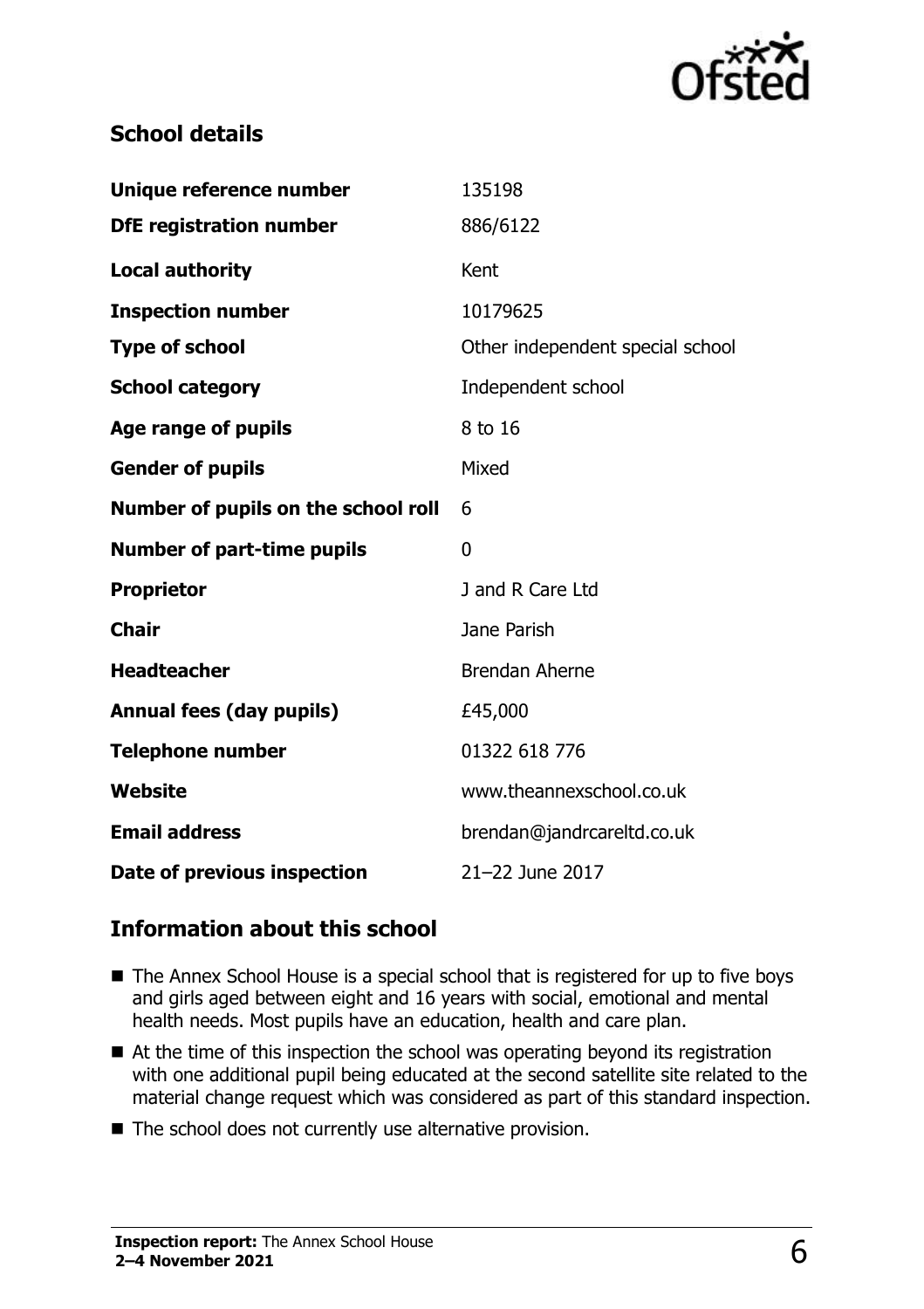

#### **Information about this inspection**

The inspector carried out this inspection under section 109(1) and (2) of the Education and Skills Act 2008. The purpose of the inspection is to advise the Secretary of State for Education about the school's suitability for continued registration as an independent school.

The school meets the independent school standards. These are the requirements set out in the schedule to the Education (Independent School Standards) Regulations 2014.

This was the first routine inspection the school received since the COVID-19 pandemic began. Inspectors discussed the impact of the pandemic with the school leaders and have taken that into account in their evaluation.

- As part of this standard inspection, the inspector considered the proprietor's proposed material change. This would include a second site for the school, as well as an increase in the maximum number of pupils from five to 15.
- There will be no change to the type of special educational needs the school proposes to cater for as part of the material change application. This was the first material change inspection in respect of this particular change.
- The material change has already been implemented.
- As a result of the material change aspect of the inspection, the inspector recommends that the satellite site is suitable, but that maximum numbers be restricted to 12 across both sites, not 15. Furthermore, there should not be more than six pupils attending the school at either of the two separate sites.
- The inspector held a wide range of meetings with the headteacher, the SENCo and other staff in the school. He met with the chair of the proprietorial body and talked to a representative of a local authority which places pupils at the school.
- The inspector carried out deep dives in these subjects: English, geography and PSHE. Deep dives included visiting lessons, looking at pupils' work, and talking to leaders, teachers and pupils about how teaching in these subjects builds on pupils' knowledge over time.
- The inspector toured the school's premises and accommodation, including at the second satellite site which is subject to the school's proposed material change.
- The inspector checked a range of policies and documents, including the school's single central register. He also reviewed the school's website and other records regarding the welfare, health and safety of pupils and staff linked to the independent school standards.
- The inspector gathered evidence to explore the impact of pupils' behaviour, the school's wider curriculum offer and how leaders support staff with their workload. He also considered the impact the proposed material change would have on pupils currently attending the school.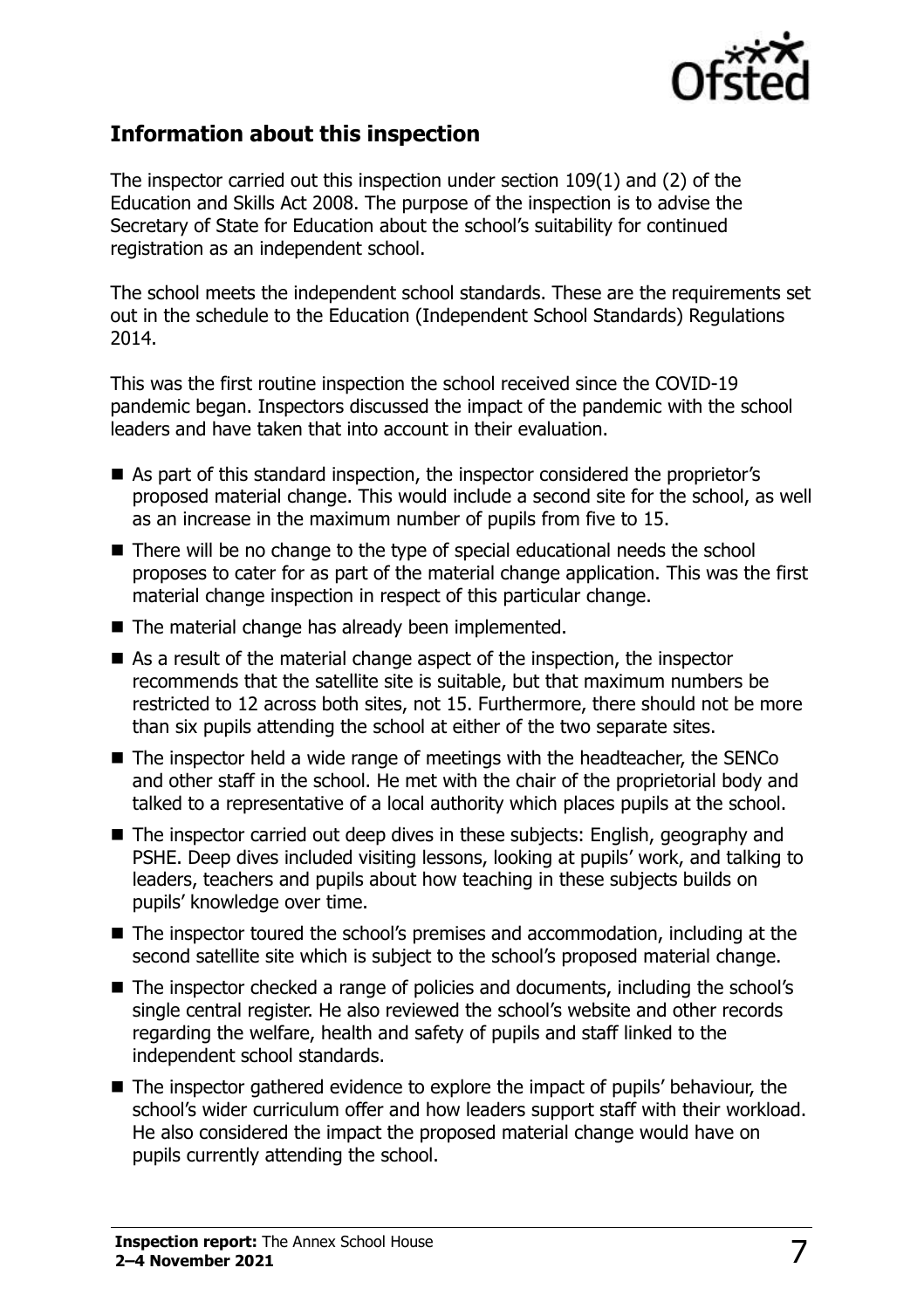

■ Pupils were talked to throughout the inspection to gain their views about the school.

#### **The school's proposed change to its premises and the maximum number of pupils**

The school has applied to the Department for Education (DfE) to make a 'material change' to its registration. At the DfE's request, we checked whether the school meets the relevant independent school standards if the DfE decides to approve the change. This part of the inspection was carried out under section 162(4) of the Education Act 2002.

■ The outcome of this part of the inspection is: **the school meets the independent school standards relevant to the material change. The material change has already been implemented.**

#### **Inspection team**

Clive Close, lead inspector **Her Majesty's Inspector**